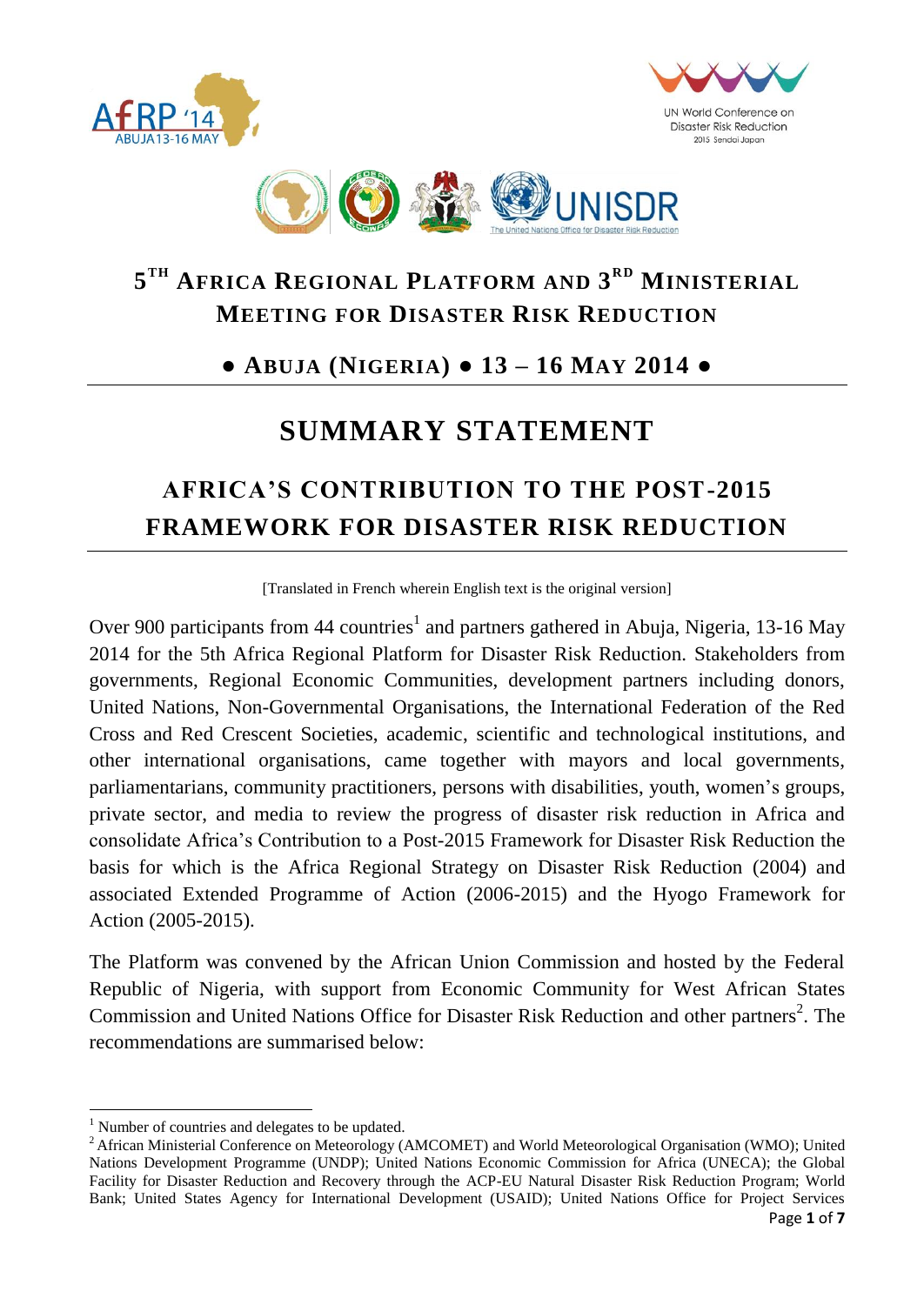

 $\overline{a}$ 



### **A. Regional Risk Factors and Institutional Frameworks**

Most disasters in Africa are hydro-meteorological. Drought, in particular, is recognized as a regional priority, along with chronic vulnerabilities and food insecurity. The impact of smallscale- recurrent hazards continues to have a significant impact on sustainable development and call for greater attention in national and regional efforts to reduce disaster risk. Recognizing regional variability in hazard profiles, the particular vulnerabilities of island states need to be reflected in regional strategies and action. Rapid urbanization, vulnerable infrastructure, land and environmental degradation and, extreme poverty, food insecurity and disease continue to drive risk and undermine resilience. Violent conflict is closely associated with disaster risk and related efforts to prevent conflict need to be considered as part of overall efforts to build resilience to disasters.

- 1. Policy and appropriate legislation, including regulatory frameworks, have played a significant role in addressing disaster risks in many African countries; these processes should be enhanced, including through parliamentary forums at regional and national levels, and backed by strengthened institutional capacity to enforce legislation.
- 2. The inclusion of disaster risk reduction into municipal and decentralized policies will further enable the reduction of risk. Decentralisation should be complemented by increased accountability and transparency in implementing disaster risk reduction through allocation of responsibilities and resources at all administrative levels.
- 3. Public participation in policy development will better ensure that particular vulnerabilities of children, youth, women, elderly, and persons with disabilities, among others, are addressed and will help to ensure that the leadership and capacities of these groups are fully enlisted in efforts to build resilience.
- 4. Multi-sector and multi-hazard programme investment frameworks, with clear budget will help in translating policies into actionable programmes, particularly when attention is given to capacity building and capacity retention at all levels - policy-makers to community practitioners.
- 5. Strengthened national and local platforms can enhance risk governance and improve policy, planning and financing. Efforts to accelerate inclusivity in these platforms, through institutionally linking organised stakeholder forums (e.g. parliamentarian caucuses, community practitioners' platforms, youth and women networks), can facilitate learning, coordinated action and the impact of national and local platforms.
- 6. Efforts to engage Heads of States and governments through the African Union provide further means of consolidating political leadership at the highest level for coordination of

<sup>(</sup>UNOPS); United Nations Human Settlements Programme (UN-Habitat); and International Federation of Red Cross and Red Crescent Societies (IFRC).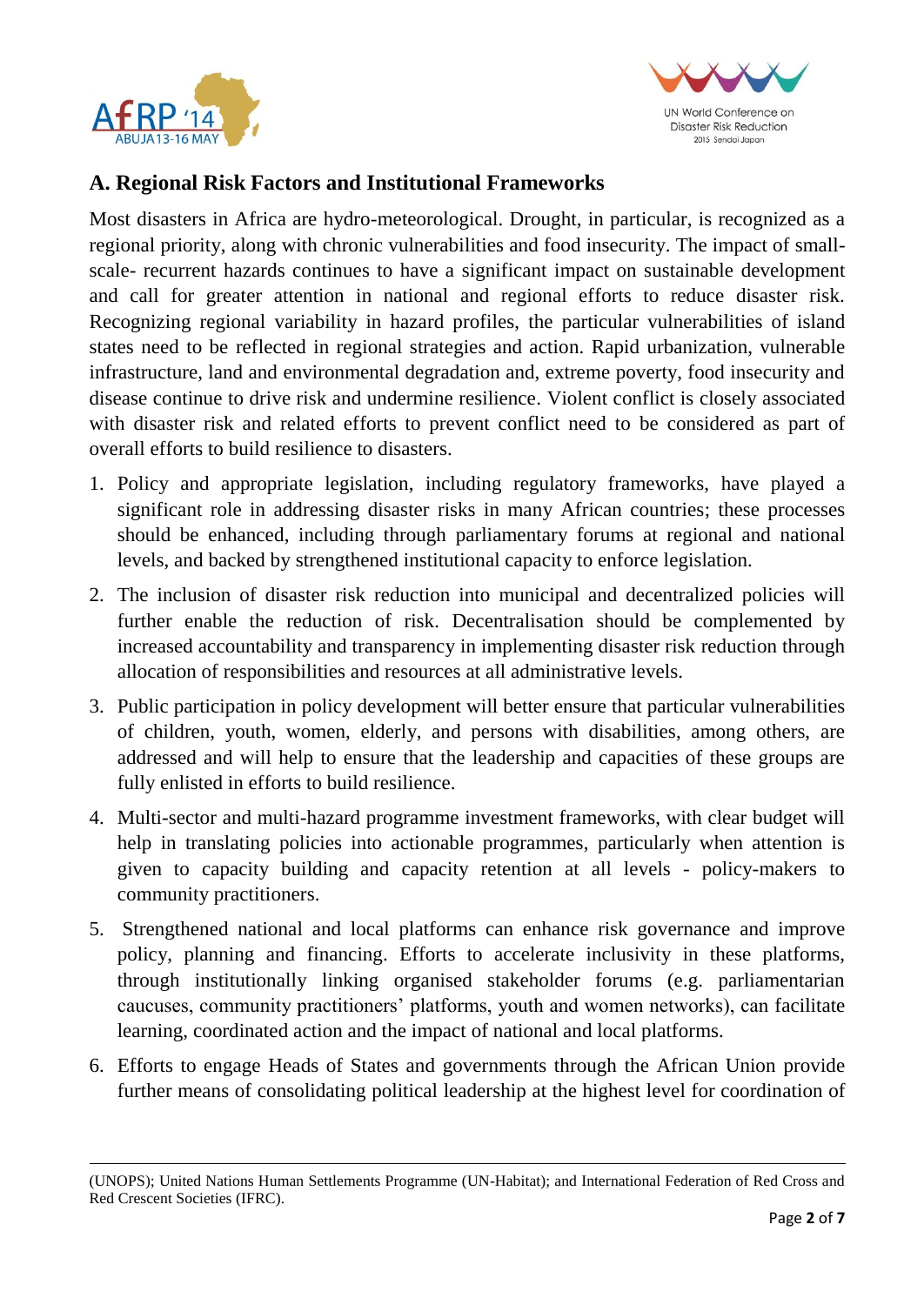



disaster risk reduction and climate change adaptation and for ensuring the establishment and strengthening of national and local platforms.

- 7. Disasters are not constrained by administrative boundaries and require trans-boundary policies and programmes. Population movements induced by disasters (fast- and slowonset) and long-term violent conflicts call for cross-border cooperation. The development and enhancement of sub-regional climate information and multi-hazard early warning systems can inform, and thereby improve, prevention, preparedness and early action and response.
- 8. Integrated and coordinated approaches to disaster risk reduction, climate change adaptation and related aspects of conflict prevention can reduce the fragmentation of resources and improve the impact of investments.
- 9. Systematic support to the expansion and resourcing of existing networks of academic and training institutions can help to build and strengthen human capacity, for example, through consortia and partnerships.
- 10.The establishment of regional mechanisms that enable more active engagement of a wider range of science partners (including health and agriculture) can support broader efforts to establish an international science advisory panel for disaster risk reduction and to bring scientific, local and indigenous knowledge within a common framework of understanding.
- 11.Mainstream gender into all disaster risk reduction plans, prevention and preparedness programmes. Monitoring and reporting mechanisms should be enhanced for the purpose of building resilience.
- 12.The role of women, especially organised groups of slum-dwellers and rural women, should be recognised through inviting their involvement in decision-making, policy and programme design, implementation, monitoring and evaluation towards the goal of gender equity and women's empowerment.
- 13.Africa has a significantly large and vibrant young population. Given this, and its high socio-economic vulnerabilities to the impacts of disasters, children and youth must be meaningfully involved in future disaster risk reduction planning and implementation. Failure to do so can risk the sustainability of current risk reduction investments. Youth should be empowered with specific skills that will enable them to better apply their creativity and innovation in reducing disaster risk.
- 14.Locally elected representatives provide a direct and immediate link to local communities and are on the frontline of efforts to reduce disaster risks. Efforts to engage locally elected representatives in national planning for disaster risk reduction need to be accelerated.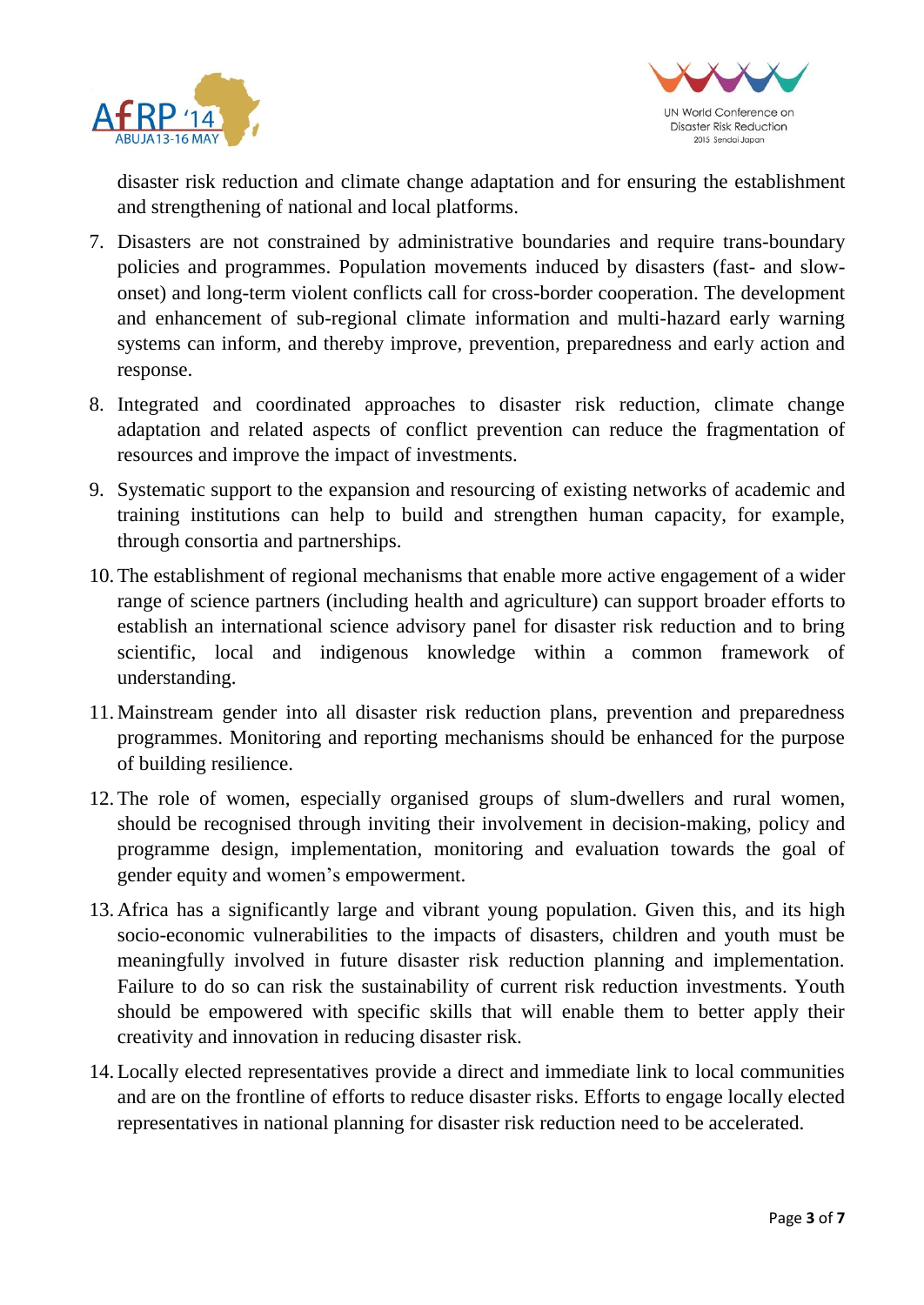



- 15.Media should be recognized as an integral part of disaster risk reduction processes and should assume responsibility for fair and accurate reporting on disaster prevention, mitigation, preparedness, response and recovery.
- 16. Public reporting mechanisms should be put in place for sub-national, urban, and community level disaster risk reduction programmes (e.g. parliamentary reporting, openinformation websites and community meetings). These may be linked to national monitoring and reporting mechanisms and further supported through mobilizing media networks. Open cloud-sourcing technologies and improved monitoring of risks at community level promise additional support to accountability. Similarly, funding mechanisms should be designed so as to facilitate transparency and accountability.
- 17.Efforts to address the relationship between poverty and corruption should be seen as a valuable asset in efforts to promote resilience to disasters.

#### **B. Integration of Disaster Risk Reduction and Climate Change Adaptation**

The year 2015 will be marked by three landmark agreements – a post-2015 framework for disaster risk reduction (March 2015), sustainable development goals (September 2015) and climate change agreements through the UNFCCC (December 2015). Efforts to ensure that these international agreements are coherent and mutually reinforcing will contribute to multiple benefits at the national and local levels. The combined impact of climate variability and climate change gives new impetus to efforts to address the underlying causes of risk (HFA Priority for Action 4) and the commitments to mitigate greenhouse gas emissions create new opportunities for investing in resilience.

- 18.Climate change adaptation and disaster risk reduction integration form the building blocks for current and future risk prevention, leading to resilience.
- 19.Coordination needs to be increased at the institutional level between the disaster risk reduction and climate change communities, including through developing synergies between relevant frameworks and conventions at global level. Common platforms for resilience have been proposed as a practical next step. The post-2015 development framework provides an important vehicle for this integration because this approach needs to be introduced into the delivery of basic social services including education, health and water (among others).
- 20.Roles and responsibilities (for instance, of national agencies for disaster management, monitoring hazards and issuing warnings) need to be clarified through policies, legislation, and institutional coordination mechanisms. More systematic linkages should be established between technical agencies (such as meteorological, hydrological and climate services) and disaster risk management agencies. Climate information and early warning should be tailored to and accessible by different sectors and community-level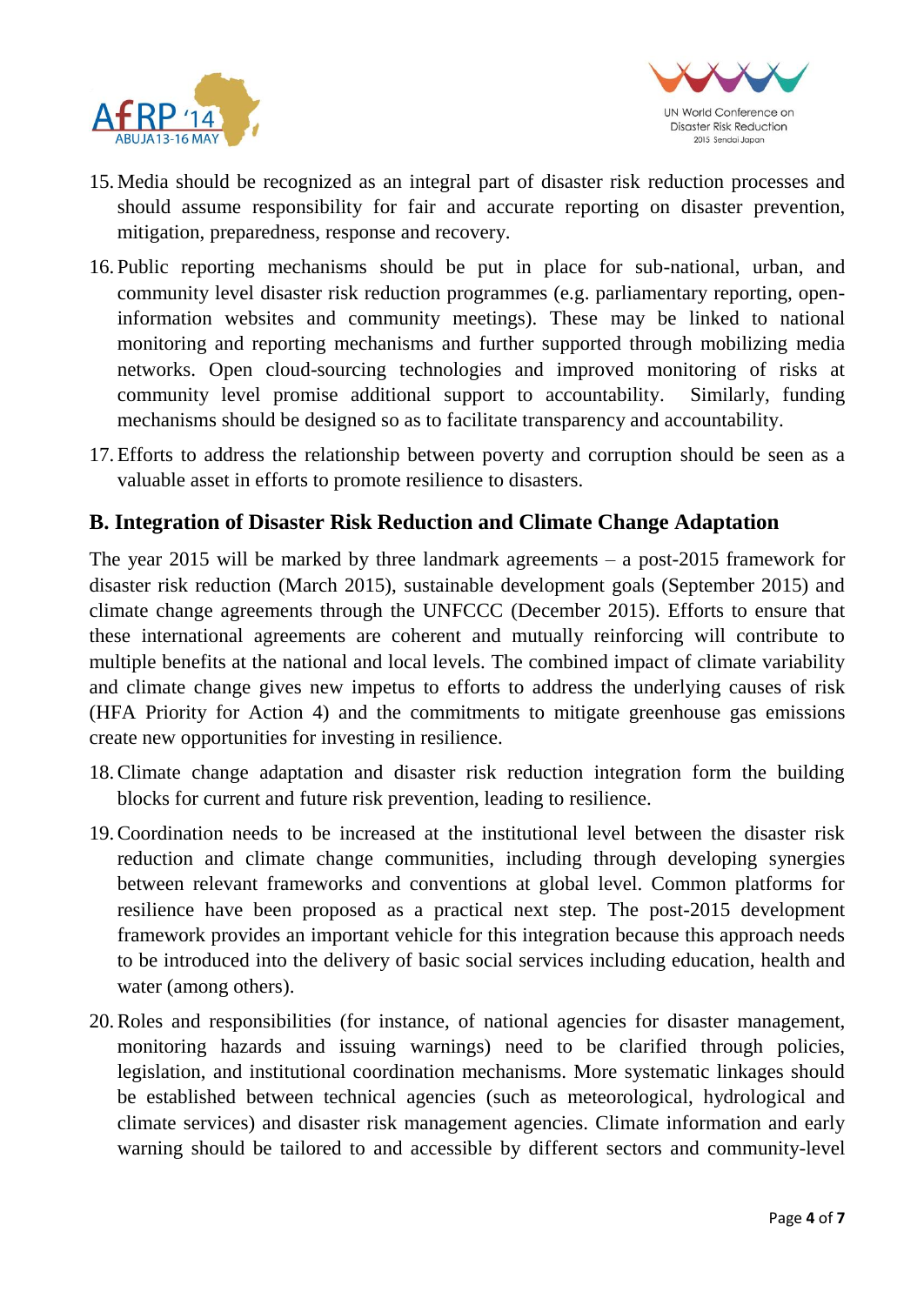



actors. Related communications systems and channels should be strengthened with the goal of using information for early action.

- 21.Availability and access to information on risks, losses and damages associated with climate-related hazards and disasters should be enhanced for national, local and sector development planning. This requires that adequate information is enhanced, available and communicated in local languages and in formats that take the special needs of persons with disabilities into account.
- 22.Ecosystem based approaches and related efforts to reverse environment and land degradation should be reinforced as a means to manage disaster risks and deliver multiple socio-economic benefits. These call for long term approaches to sustain healthy ecosystems. River basin organizations should be recognized as playing a key role and efforts should be made to leverage existing AU mechanisms in this regard. Monitoring environmental compliance and the enforcement of multi-lateral environmental agreements in government plans support these efforts.
- 23.Recognizing the impact of climate change on urban areas, enhanced efforts to address urban risks is a priority for Africa. Knowledge in this area should be expanded as a means of catalysing effective action, in partnership with urban communities. Disaster-sensitive physical planning (including through the use of tools such as resilience profiling), enforcement of building codes and investments in resilient urban infrastructure can be applied to prevent the accumulation of further risks. Technical capacities of city managers and practitioners can be enhanced through, city-to-city exchanges, civil society, technical centres and institutes, academia and the engagement of national expertise.
- 24.Disaster risk reduction and climate change adaptation should be integrated in education systems, including curricula (at all levels) and comprehensive school safety frameworks to ensure uninterrupted safe education.
- 25.Community education and awareness, including through informal education, on disaster risk reduction and climate change adaptation will be improved through coordinating the efforts of government authorities, civil society and the general public. Media embraces a broad range of communication tools and represents an underutilized resource that could support new approaches to building resilience in Africa.
- 26.Greater attention should be given to Higher Education Institutions which constitute key resources for strengthening disaster risk-related science, technology and increasingly play crucial roles in advancing relevant risk knowledge, research and skilled capacity in the management of current and future risks.
- 27.Health is an imperative for disaster risk reduction and community resilience. Health status and targets should be among indicators for monitoring and reporting on disaster risk reduction achievements.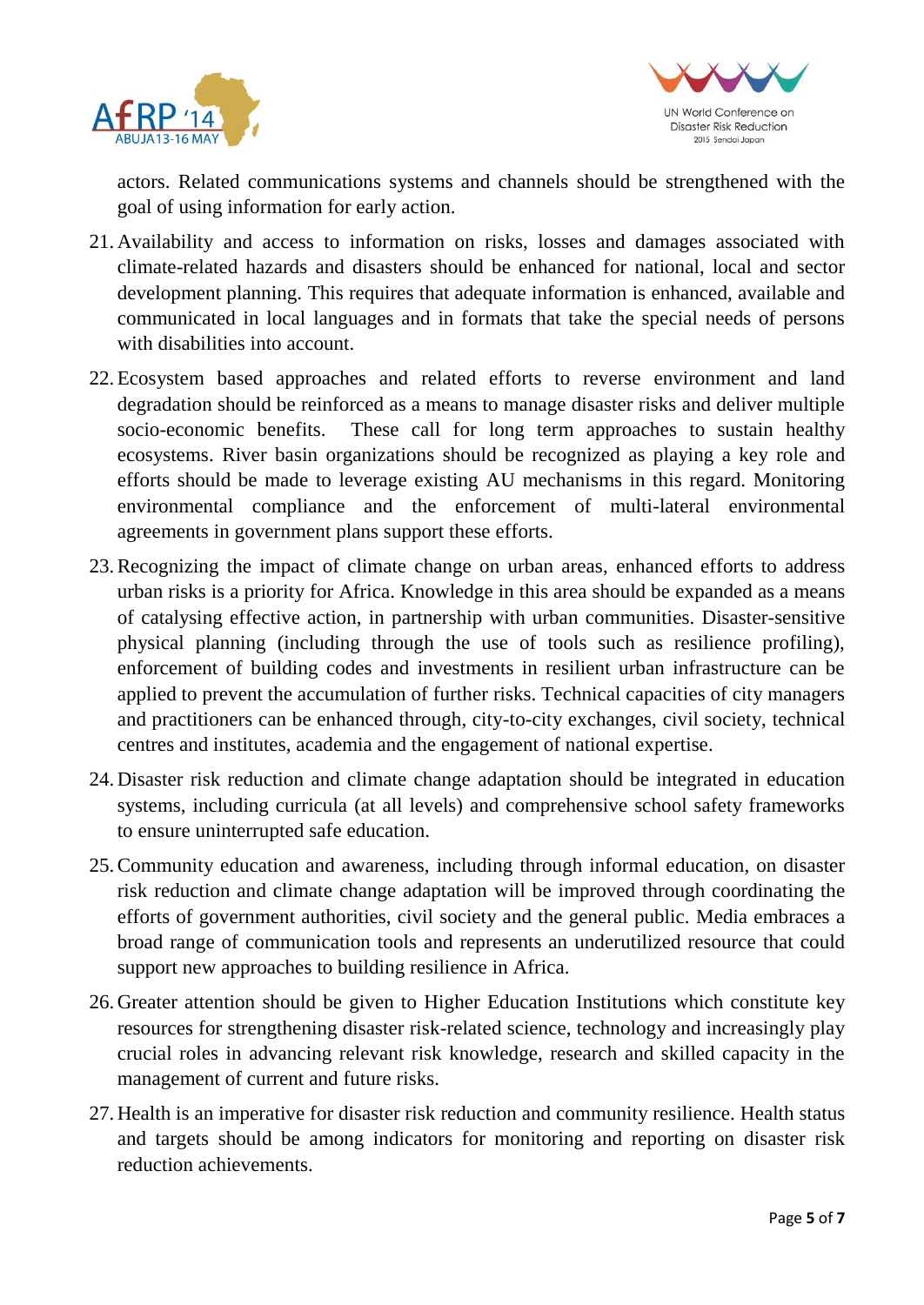



- 28. Ensure that gains from recovery are translated into resilience through developing financial protection strategies for governments to respond quickly after disasters and developing resilient recovery plans that address issues such as disaster waste management and investments in resilient infrastructure, among others.
- 29.A people-centred approach to disaster risk reduction is essential for building resilience. Institutionalize linkages between community-based disaster risk reduction, national and sub-national policies and action.

#### **C. Investments in Disaster Risk Reduction**

Rapid economic growth in Africa provides opportunities for increasing investment in disaster risk reduction but also poses challenges.

- 30.Comprehensive risk profiles create an enabling investment environment for disaster risk reduction and can encourage the wider use of comprehensive risk assessments to inform public and private sector investment decisions and to target disaster risk reduction funding and financing.
- 31.There is a need for strengthening technical capacities of institutions responsible for monitoring and analysing hazard, exposure, and vulnerability components of risk. National and regional policies and strategies include risk assessments that facilitate the targeting of interventions to support, for instance, children's protection and the vulnerabilities of persons with disabilities. Funding mechanisms need to be aligned to support the development of disaster and climate-related information.
- 32.New forums and platforms can be established by the private sector to strengthen coordination and galvanize disaster risk reduction actions, these could recognize the role that small and medium enterprises play in prevention efforts. Public policies based on sound business models can further encourage private sector investment in disaster risk reduction.
- 33. Public-Private Partnerships for disaster risk reduction should be enhanced to promote resilient investments, increase job opportunities at the community level, enhance accountability for private sector and ensure the relevance of private sector investment to benefit vulnerable communities while preventing future risks.
- 34. Financial commitment and investment strategies should be developed and national governments should allocate adequate resources for scalable and flexible adaptive basic social services and social protection systems, including safety nets, and ensure funding opportunities are available to communities for food security and resilience building.
- 35.Regional initiatives, such as the African Risk Capacity, a specialized entity of the AU, present important opportunities to protect food security of vulnerable populations.